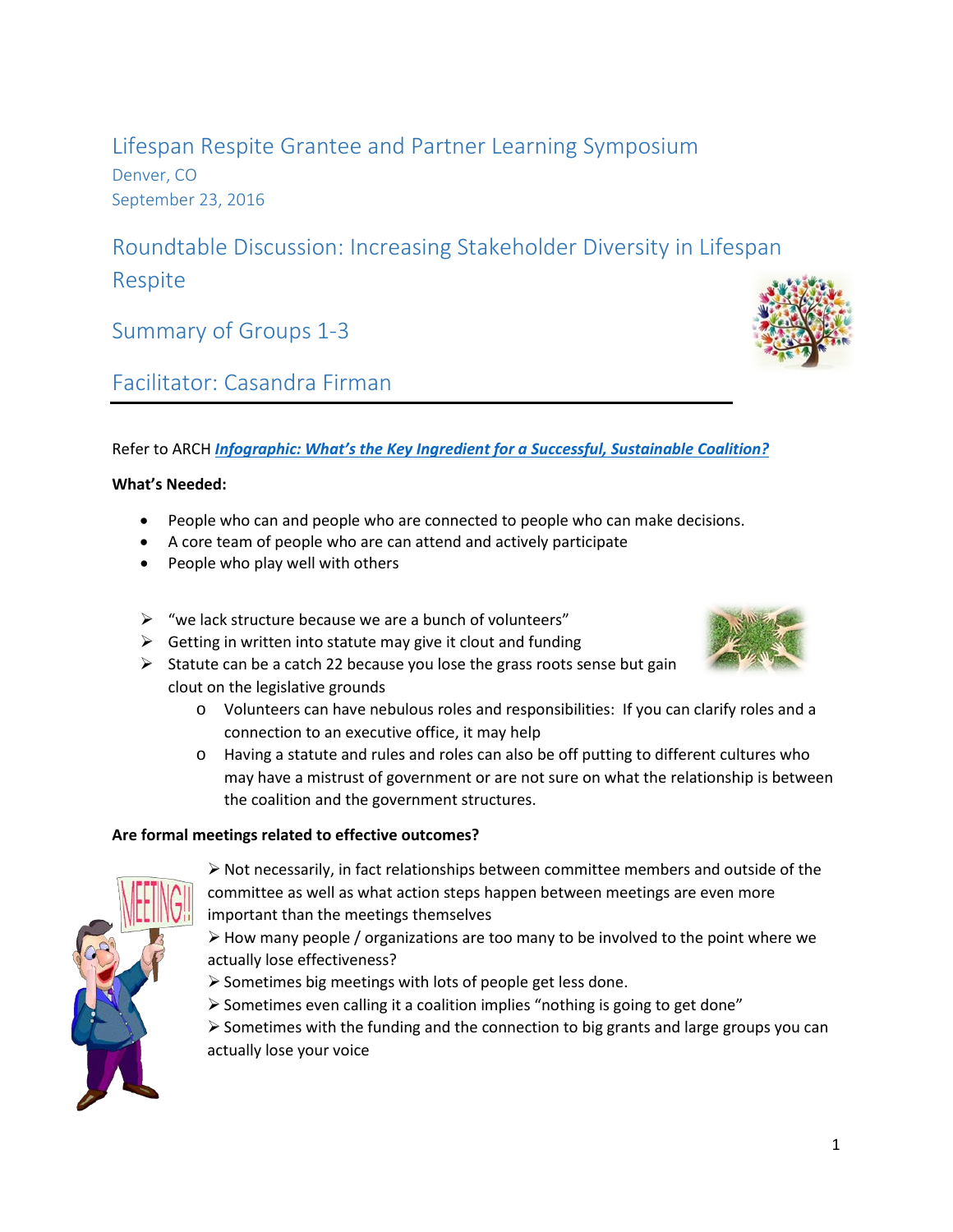# **Unintended consequences of the legislation / Federal lifespan grant on coalitions**:

\*it would be helpful to talk about what is like when the coalition has to give things over to the bigger picture (so when the coalition began to be owned by the grant, we lost our mission and vision) and you know what to expect and how to support regional efforts, etc. to still own their piece although the original coalition is no longer "owning or milking the cow"

# **What is the Coalition / Being part of the Coalition mean?**

Gather the voice of your constituents that is not dependent on meetings. Use other methods of input, including Survey Monkey, send draft documents and solicit feedback in a formal / informal way to get their opinions, language suggestions, clarification, etc. These strategies can keep this engaged and informed.



Accountability of funding is important, but we don't want to lose the voice of the grassroots movement in the process.

Sometimes the coalition of volunteers are put off by the receipt of grant funds "you don't need our volunteer efforts anymore because now you have funding"

It's almost like you have to have two parallel tracks: one to insure the presence of the voice of the community and the other to insure effective grant implementation and management.

### **Goal Setting:**



Low hanging fruit: Pick goals that have immediate or quick results to keep members engaged

Positive and possible: measure your goals with what is positive AND possible. Many of the activities are positive and well-meaning but may not be possible (at this time or ever)

Managing the growth without hurting yourself (too many people going to the legislators and talking to them and asking for too many or disjointed things)

Bring everyone to the table and identify roles and responsibilities

Who will do what with whom and sharing what information or data?

#### **Serving as the connector:**

- $\triangleright$  Treasure hunt: reaching the smaller grass roots organizations often yield people who can get things done but lack the bandwidth to know what others are doing or who can help you get things done
- $\triangleright$  Less meetings can mean more success if you are focusing on building relationships and having real action taking place.



- $\triangleright$  Sometimes our coalition "membership" actually looks more like building partnerships. \*It does involve someone running around and building these relationships.
- $\triangleright$  Working with AARP to look at who is missing at the table and pulling people together in an opportunity to formalize our strategies and activities as a coalition.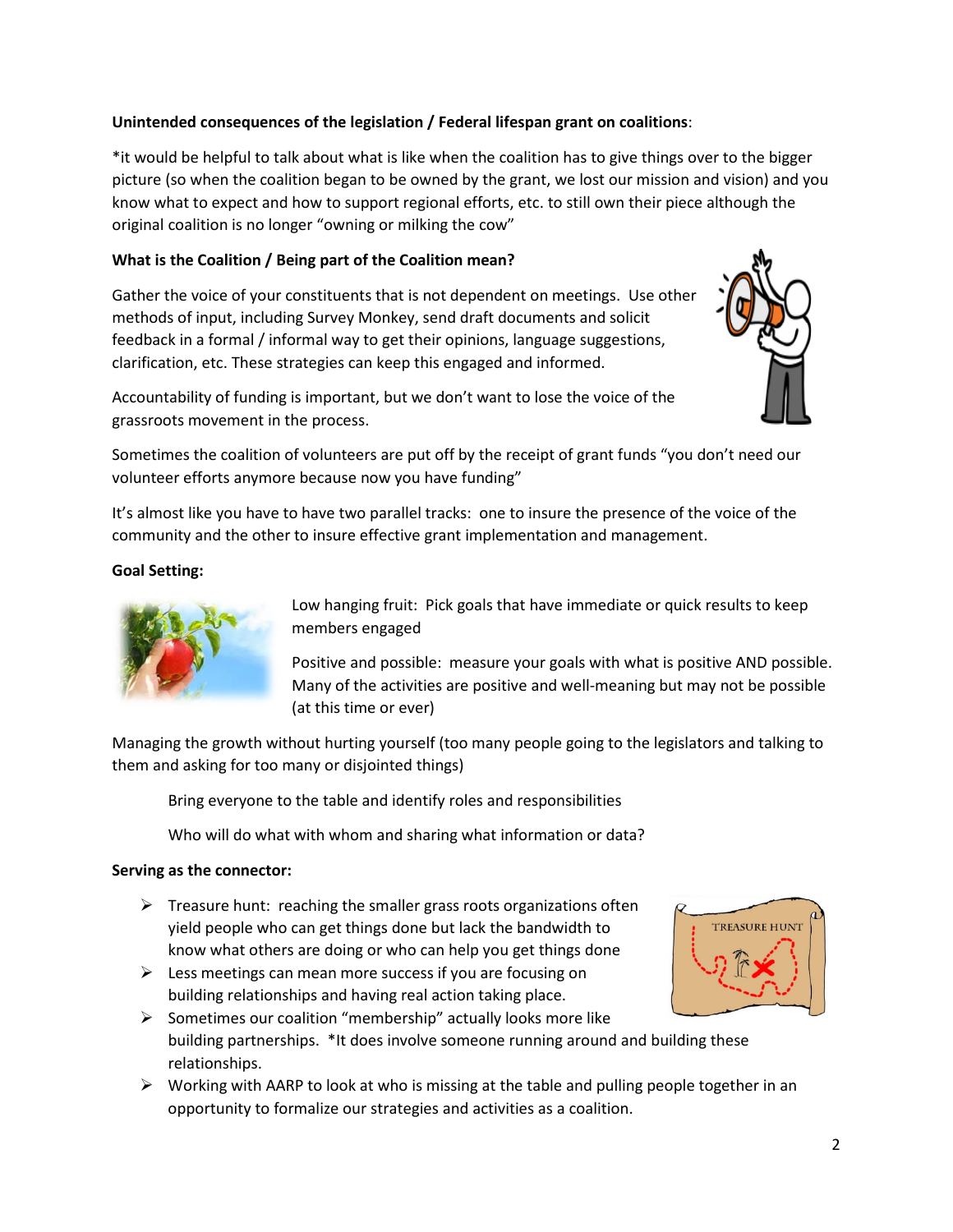# **Partnering**



• Partnering with agencies and businesses to support your efforts with information, donations (grants and goods) and coalition members o Examples: AARP, Banks, Employee Assistance Programs (EAPs)

• *Developing reciprocity* ~ letting companies know what the benefit of your respite information, coalition etc. is so that you can work together to fill each other's needs and

gives everyone a role.

- *Learning from other successful movements:*
	- o Example: Dementia Friendly America (http://www.dfamerica.org/)

#### **Aha moment:**

- We have member agencies etc. but we have come to the point where we don't even know who the true members of our coalition even are.
- And do they (the members) know they are a part of the coalition and what the coalition really stands for
- Moving beyond the spreadsheet of members: how do you identify, enroll/accept, manage?



- There can be three levels: families (caregivers / care recipients) free, providers (of respite or persons needing respite) small fee, corporate level (not providing services) larger fee or financial support or donation of goods / services.
- Membership should be mutually beneficial ~ people should have a clear understanding of what they are a member of, what they can bring to the table and what benefit it is to them.
- If the meetings are connected to "training", participants can often come and get something to take back.
- Sometimes there can be incentives to participate, like a voucher for respite care that can be taken back to the agency
- Partner survey (fllifespan.com) to gather participants, what their interest area is, etc.

#### **Keys to success**

- Moving beyond grassroots and becoming a non profit helped with:
- o Grant writing



- o Helping to access funding
- Some coalitions are 501c3 others have a fiscal agend with a federal ID number to assist in applying for funds.
- Affiliates: can share information, offer services etc.
- Giving the gift of Respite: Providing respite vouchers as gifts to increase visibility to both the cause and the coalition
- It's not what you know, it's who you know: Networking! Everyone knows someone who knows someone
- Community champions: people who can share information, etc. to populations who may not be tech savvy or have the awareness of or trust of your efforts